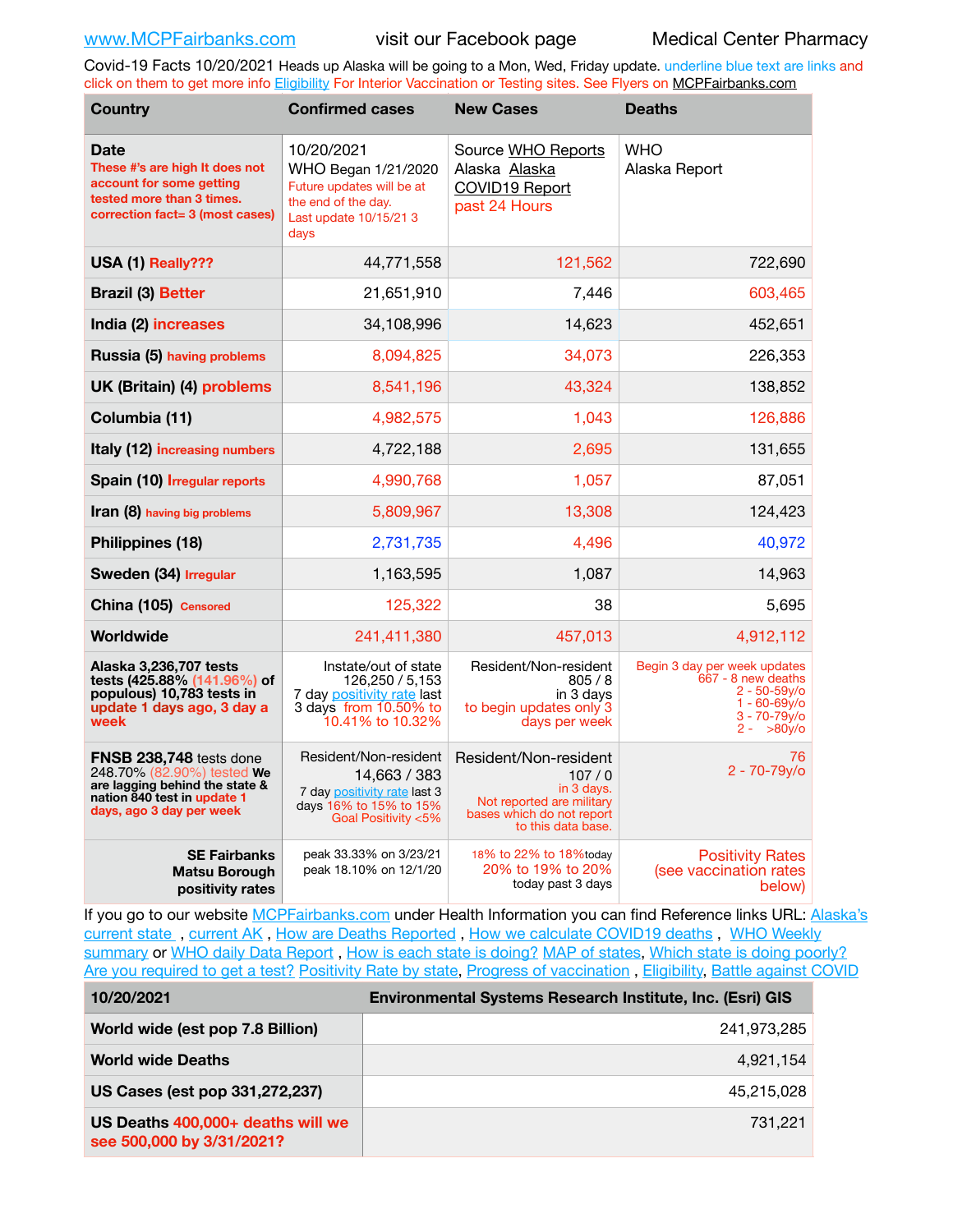## Impact of COVID-19 on the US Healthcare system

Estimated US Population 331.3 million 273.20% (91.07%) have been tested (904.3 million tests have been run) Estimated 5% of US population will test positive for Covid-19 16.56 million (currently 45.2 Million (13.66%) of population tested positive vs Alaska (16.61%) we have currently tested an est. 904.3 million based on 45.2 mill that have tested positive discount some of these numbers by 67% to account for multiple testing of same person.

If 8% will require hospitalization of the 16.56 million positive cases, we would need 1.325 million beds. Estimated by the American Hospital Association there are 800,000 staffed beds available.

The US has 2.8 hospital beds per 1000 our needs could be 56, China had 4.3, Italy 3.2, South Korea 12.3

The USNS Mercy and Comfort added 2,000 staffed beds, not ICU Of these estimated to be admitted to ICU **beds** and the set of the set of the 960,000, to ICU beds The US has 16,000 ICU beds we have 68,000-85,000 beds

 The Needs US could need 299,000 beds with ventilators  $\leq$ 16,000 ventilators

**Summation:** Estimated needs could be 1.325 million hospitalized beds for just COVID-19 patients alone. If positives represents 5% of test run, then approximately 904.3 million have been tested, we have no idea how many tests have been run or how many multiple tests conducted on the same person, resulting in 45.2 million positive tests run with 731,221 total deaths with 3,314 deaths in the past 1 days, ave 5,099/day. In AK, with 126,250 positive cases 16.61% of Alaska, 2,656 hospitalizations, and 667 deaths. Hospitalization rate is 2.10% of those that test positive, Death Rate 0.52% overall or 25.11% of those hospitalized. Those >60 y/o represent 15% of positive cases, yet represent 80% of deaths. 802,522 vaccines given equal approximately 379,990 (50%) completed series and 422,532 (55.60%) vaccinated once of population.

Normal ICU stay 5-7 days, estimated ICU stay for COVID-19 2-3 weeks and they could tie up a ventilator for that length of time also, helping only 1/3 as many patients.

This is why we need to flatten the curve by social spacing and only essential travel.

Expected Death (these are just estimates based on other countries) if 5% of the US Population (16.56 million) test positive we are now at 29.137 million positive (8.8%) and if

1% die = 165,600 people

2% die = 311,200 people

3% die = 496,800 people

6% die = 993,600 people obviously we have passed the 1.325 million positive cases we are at 38.176465 million so if 5% of the US population (16.56 million) test positive and 6% of those die = 993,600 deaths if no vaccine, or if 3.09% (511,704) will die, but we are 11.5% of the population, we know 1.65% die or 631,809 people. World wide death rate of positive tests actually 2.03%. The US is at 731,221 1.62% of those actually tested positive, that is 70% lower death rate than when we started in 3/2020 , started at 6%. But we are slipping Death % have gone from 1.67 to 1.82%. There are 7.8 Billion people in the world 331.3 million live in the US (4.2% of the world's population) 13.66% have tested positive. The US deaths represents 14.86% of the world's death numbers and 18.69% of worldwide confirmed cases we should be at 4.2%. Interesting the US has access to the greatest health care in the world, yet experienced 1 death of 5 deaths worldwide or 20% of the worlds death yet represent only 4.2% of the population. What are we doing wrong?

In comparison to the flu in the US.

CDC Estimates. From 2010 to 2016, the flu-related death rate was between 12,000 and 56,000, with the highest season being 2012 to 2013 and the lowest being 2011 to 2012. Most deaths are caused by complications of the flu, including pneumonia or a secondary bacterial infection of the heart or brain. or 2,000 to 9,333 per year. In 2020 in the US has 19 million cases 180,000 hospitalized and 10,000 (0.052%) have died, typically it is 2% will die, compared to 1.62% with COVID19. 273.20% (US), 425.88% (Alaska), & 248.70% (Fbks) are still too few to protect us from future outbreaks. Experts feel that we need either need people to get infected with the virus and develop antibodies or get vaccinated to create immune antibodies to protect us, that we need >65% of the population to have positive antibody tests and preferably 70-90%, one expert felt they would not feel confident til >85% were positive, to give assurance (herd immunity) in order to go without masks and social distancing. NY City seems to have the highest number at 20%. Testing is so important. Currently we are testing at 50.50 Million tests per month. At this rate to test everyone once it will take 6.49 months or over 0.67 years. To test 3 times it would take 19.48 months or almost 2 years still from now

The [Flu](https://lnks.gd/l/eyJhbGciOiJIUzI1NiJ9.eyJidWxsZXRpbl9saW5rX2lkIjoxMDMsInVyaSI6ImJwMjpjbGljayIsImJ1bGxldGluX2lkIjoiMjAyMTAyMjYuMzYwNDA3NTEiLCJ1cmwiOiJodHRwczovL3d3dy5jZGMuZ292L2ZsdS93ZWVrbHkvb3ZlcnZpZXcuaHRtIn0.ePMA_hsZ-pTnhWSyg1gHvHWYTu2XceVOt0JejxvP1WE/s/500544915/br/98428119752-l) (Influenza kills approximately 1-2% of those infected ([1.6% positivity in Alaska](http://dhss.alaska.gov/dph/Epi/id/SiteAssets/Pages/influenza/trends/Snapshot.pdf) zero deaths for flu), SARS killed 800 people total, COVID19 appears to kill 1.62% (731,221) of those that test positive (13.66% of US COVID) or 19% less deadly than the flu and seems to be more contagious. (Seems to spread more readily) Flu [rates dropped from 300 to single digits this year](https://lnks.gd/l/eyJhbGciOiJIUzI1NiJ9.eyJidWxsZXRpbl9saW5rX2lkIjoxMDEsInVyaSI6ImJwMjpjbGljayIsImJ1bGxldGluX2lkIjoiMjAyMTAyMjYuMzYwNDA3NTEiLCJ1cmwiOiJodHRwOi8vZGhzcy5hbGFza2EuZ292L2RwaC9FcGkvaWQvUGFnZXMvaW5mbHVlbnphL2ZsdWluZm8uYXNweCJ9.oOe3nt2fww6XpsNhb4FZfmtPfPa-irGaldpkURBJhSo/s/500544915/br/98428119752-l) note the start of mask wearing impacted flu numbers. Alaska has 126,250 so far 14,663 in Fairbanks or 1 of every 9 of Alaskans, and with 76 of 667deaths 1 in 9, the first case was transient foreign airline crew member. Interesting, the Source of Alaska's SARS-Cov2 virus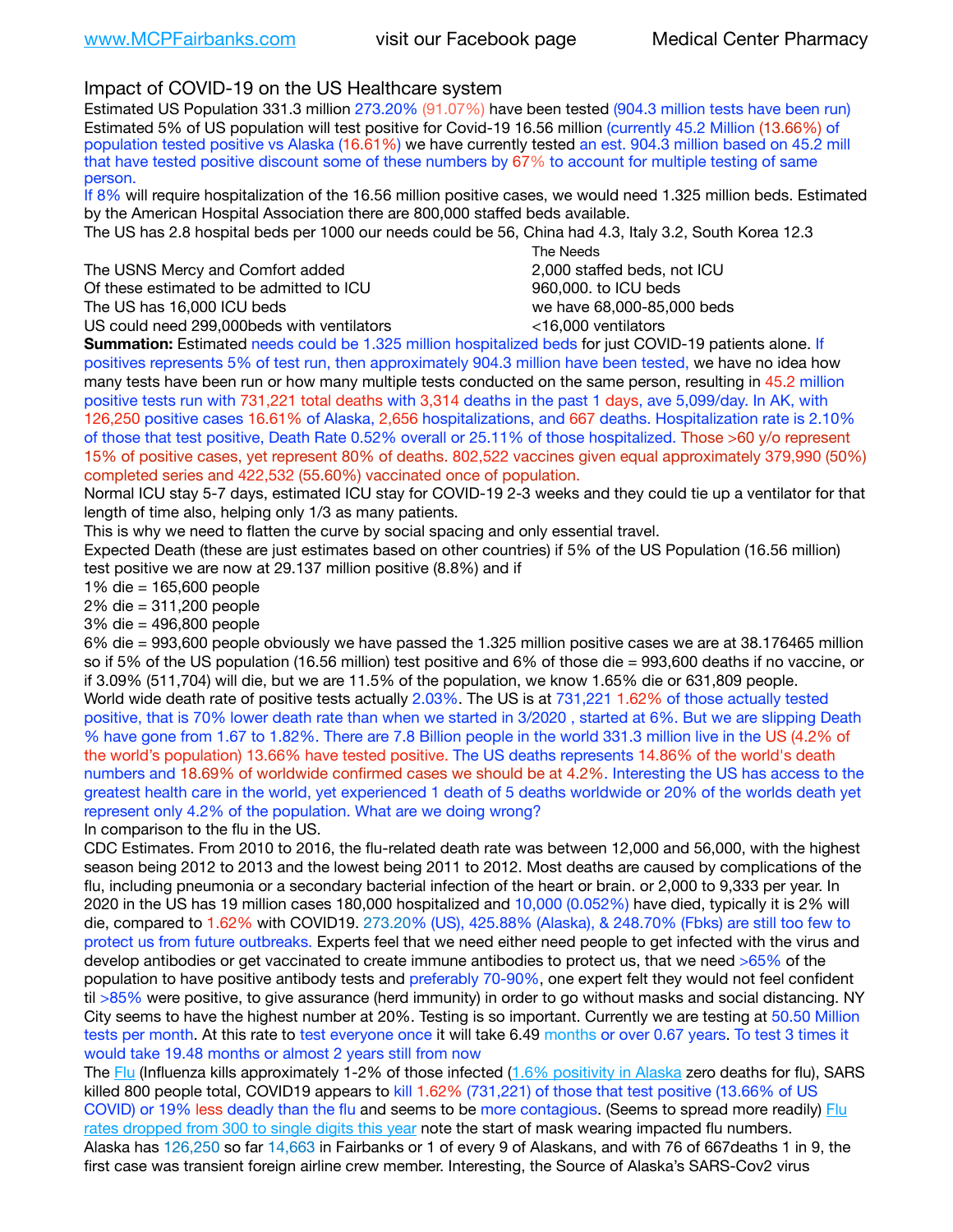[www.MCPFairbanks.com](http://www.MCPFairbanks.com) visit our Facebook page Medical Center Pharmacy

originated not from East Asia by travelers or the west coast (Washington where it was first observed) , but came from the east coast of the US, and they were inoculated first from Europe, accordingly from New York's Governor and CDC. Currently 40 Variants known, only 14 of major concern in the US. (Europe's (china's)) Primary, plus an Ohio variant (COH.20G/501Y), California, [UK](https://www.cdc.gov/coronavirus/2019-ncov/transmission/variant-cases.html) (B.1.1.7), (7) South African (1.351), India (Delta), Delta-Plus, Peru (Lambda(C.37)), Mu (Columbia) and (2) Brazil (P.1), we have seen 6, Europe's (China) [variant,](https://www.webmd.com/lung/news/20210318/cdc-who-create-threat-levels-for-covid-variants?ecd=wnl_cvd_031921&ctr=wnl-cvd-031921&mb=kYbf7DsHb7YGjh/1RUkcAW0T6iorImAU1TDZh18RYs0=_Support_titleLink_2) California, Brazil, UK, South Africa, India (delta) now representing 96% of new tests, Mu (Columbia) the latest in Alaska so far, the last 5 in particular as they have a 50% increase in transmissibility vs 20% in the others over the China variant, the delta variant is 50% more transmissible than the UK (B.1.1.7)version, Mu(Columbia). For the latest in [Variance issues in Alaska](https://lnks.gd/l/eyJhbGciOiJIUzI1NiJ9.eyJidWxsZXRpbl9saW5rX2lkIjoxMDgsInVyaSI6ImJwMjpjbGljayIsImJ1bGxldGluX2lkIjoiMjAyMTA4MDUuNDQxMzM4NzEiLCJ1cmwiOiJodHRwOi8vZGhzcy5hbGFza2EuZ292L2RwaC9FcGkvaWQvc2l0ZWFzc2V0cy9wYWdlcy9odW1hbmNvdi9BS1NlcUNvbl9HZW5vbWljU2l0dWF0aW9uUmVwb3J0LnBkZiJ9.wjCZc7vYm_CIgdjPTJyJ9ehoQjtub_KeZLTKgTIA69A/s/500544915/br/110405970878-l)

**Best practice protection** is good personal Hygiene do not touch eyes, nose, mouth, wash hands frequently for at least 20-30 seconds, before you touch your face, and observe personal spacing of 6-18 feet. Remove your shoes in your house, frequently clean surface areas, let the cleaner sit 15-20 sec before wiping off. **We are recommending to wear any kind of mask.**

Drug treatment is being researched, but as yet not been verified, only suggested. Best to isolate those sick and isolate those most susceptible (old and preconditioned with risk factors)

**Risk factors:** Cardiovascular disease (56.6%), Obesity (41.7%), Diabetes (33.8%), age >60, respiratory problems, especially smokers or those who vape, High Blood Pressure

If you have been exposed self isolate for 2-4 weeks

One episode in China, a man tested negative for 27 days before showing symptoms. So Isolation may want to be considered up to 4 weeks not just 10-14 days.

Italy 1 in 10 positive cases admitted to ICU due to Hypoxic failure requiring mechanical ventilation. In NY it was 1 in 7 that required hospitalization, of the 5700 hospitalized 2634 were discharged (79% (2081)) or added (21%(553)), 9 in 10 put on a ventilator died.

Public policy development and education is important. **How Long does Covid-19 stay on objects** Air (droplets in air, sneeze/cough) up to 3 hours

| $\frac{1}{2}$ and $\frac{1}{2}$ and $\frac{1}{2}$ and $\frac{1}{2}$ and $\frac{1}{2}$ and $\frac{1}{2}$ and $\frac{1}{2}$ are $\frac{1}{2}$ | $W = 100$  |                            |
|---------------------------------------------------------------------------------------------------------------------------------------------|------------|----------------------------|
| Copper                                                                                                                                      | 4 hrs      |                            |
| skin (SARS-COV2)                                                                                                                            | $9.04$ hrs | (Influenza virus 1.82 Hrs) |
| droplets on skin (sneeze)                                                                                                                   | 11 hours   |                            |
| Cardboard (Amazon Box)                                                                                                                      | 24 hrs     |                            |
| Plastic surfaces/Stainless Steel                                                                                                            | 72 hour    |                            |
|                                                                                                                                             |            |                            |



### Updated graph numbers.

| Project outward                |  |                        |  |  |
|--------------------------------|--|------------------------|--|--|
| Exhalation can spray           |  | 1.5 m $(4.9 ft)$       |  |  |
| spittle (droplets)             |  |                        |  |  |
| Coughing                       |  | $2 \text{ m}$ (6.6 ft) |  |  |
| Sneeze                         |  | 6 m (19.7 ft)          |  |  |
| Development of immune response |  |                        |  |  |



Early viral testing tests to see if you currently have the virus.

Later antibody testing tells us if you have been exposed and survived.

But does not tells us if you have immunities to the virus. We will need to have both tests done in order to open the community..

Viral Antigen and Viral RNA tells us you have the disease and can spread the disease and if you can or are currently sick. IgM (short term) and IgG (long term antibodies) tells us you have experienced the virus or had the vaccine, and got over it. You may be resistant if your [antibody levels](https://www.cdc.gov/coronavirus/2019-ncov/lab/resources/antibody-tests.html) are high enough. [Current](https://l.facebook.com/l.php?u=https://www.itv.com/news/2020-10-26/covid-19-antibody-levels-reduce-over-time-study-finds?fbclid=IwAR3Dapzh1qIH1EIOdUQI2y8THf7jfA4KBCaJz8Qg-8xe1YsrR4nsAHDIXSY&h=AT30nut8pkqp0heVuz5W2rT2WFFm-2Ab52BsJxZZCNlGsX58IpPkuVEPULbIUV_M16MAukx1Kwb657DPXxsgDN1rpOQ4gqBtQsmVYiWpnHPJo2RQsU6CPMd14lgLnQnFWxfVi6zvmw&__tn__=-UK-R&c%5B0%5D=AT1GaRAfR_nGAyqcn7TI1-PpvqOqEKXHnz6TDWvRStMnOSH7boQDvTiwTOc6VId9UES6LKiOmm2m88wKCoolkJyOFvakt2Z1Mw8toYWGGoWW23r0MNVBl7cYJXB_UOvGklNHaNnaNr1_S7NhT3BSykNOBg) [View of antibodies/immunity](https://www.livescience.com/antibodies.html)[.](https://www.itv.com/news/2020-10-26/covid-19-antibody-levels-reduce-over-time-study-finds) We have tested currently 417.494% (139.16%) of the Alaskan population and over little over 267.04% (89.01%) of the US population, discount these numbers by 67% to reflect multiple testing of the same person. To be safe, we need at least 25% to see if we are making progress, [60%](https://www.jhsph.edu/covid-19/articles/achieving-herd-immunity-with-covid19.html) to [barely qualify](https://www.nature.com/articles/d41586-020-02948-4) to be safe, and [70-90%](https://www.mayoclinic.org/herd-immunity-and-coronavirus/art-20486808) to be assured we will

### Vaccination in Alaska by Age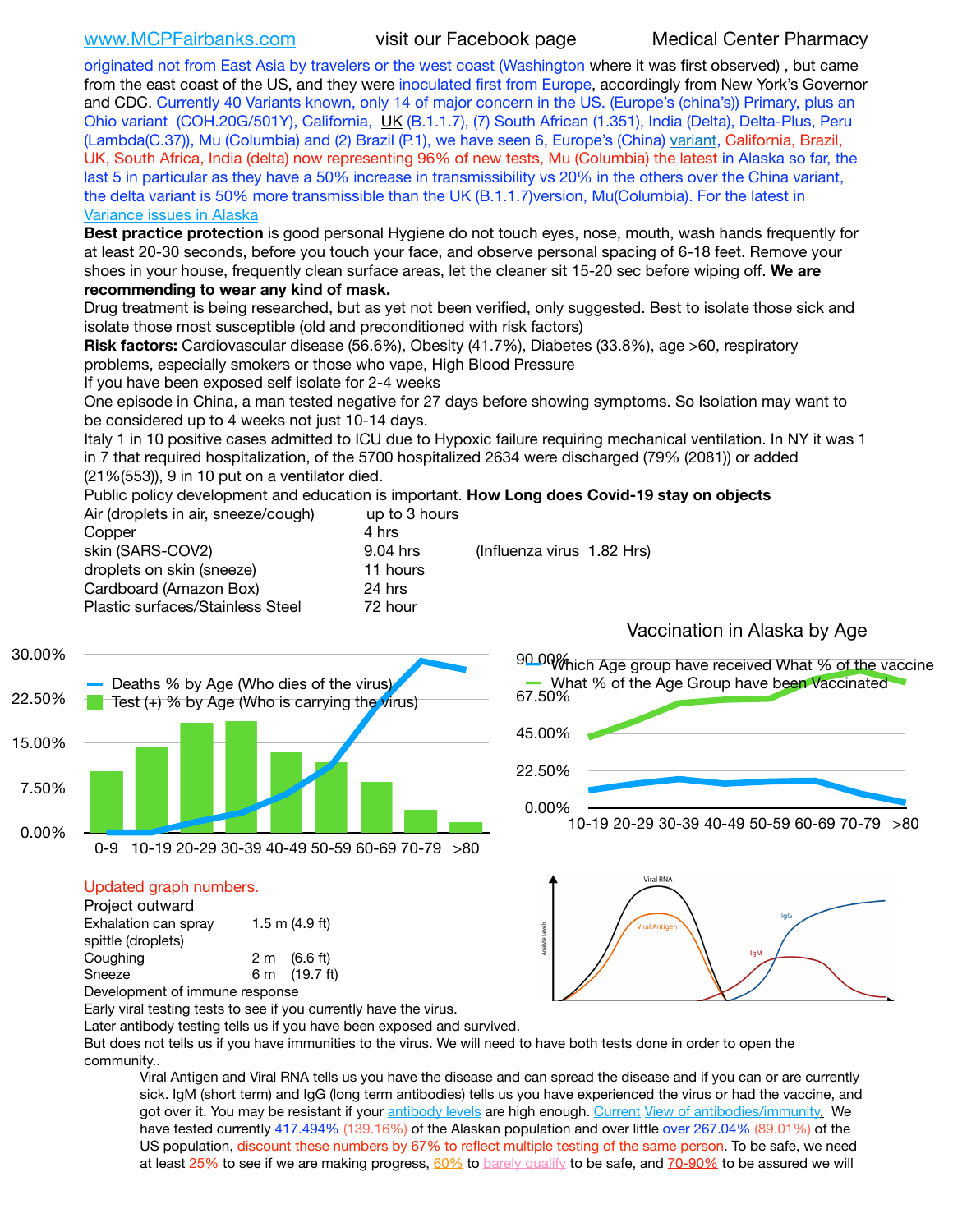not see a second wave of sickness. Some experts will [not feel safe til we are at 85%.](https://www.bannerhealth.com/healthcareblog/teach-me/what-is-herd-immunity) See bottom of last page to see how and where in Alaska do we and each of the boroughs stack up, compared to other states and the nation. Three types of clinical laboratory COVID-19 or SARS-CoV-2 tests are being developed:

 Molecular Gene sequencing (current method), Viral antigen (testing parts of the virus), Host antibody tests (serology). They detect the virus in different ways.

Mask & [Mask Usage:](https://www.nationalgeographic.com/history/2020/03/how-cities-flattened-curve-1918-spanish-flu-pandemic-coronavirus/) N95 filter out 95% of the particles in the air 3 microns in size or larger.

Mold sizes are about 10-12 microns in size.

| <b>Conflict</b>                                          | Comba<br>t Death | Past 1<br>days |
|----------------------------------------------------------|------------------|----------------|
| Revolutionary<br>War                                     | 8,000            |                |
| <b>Civil War</b>                                         | 214,938          |                |
| World War I                                              | 53,402           |                |
| World War II                                             | 291,557          |                |
| <b>Korean Conflict</b>                                   | 33.686           |                |
| <b>Vietnam</b>                                           | 47,424           |                |
| <b>Gulf War</b>                                          | 149              |                |
| Afghanistan                                              | 1,833            |                |
| <b>Iraq</b>                                              | 3,836            |                |
| 1918 Flu                                                 | 675,000          |                |
| 9/11 deaths                                              | 2,977            |                |
| <b>COVID19 deaths</b><br>from 1/20/2020 to<br>10/20/2021 | 731,221          | 3,314          |

Bacteria are larger, so is dust, Gas molecules and viruses are smaller. PM2.5 are 2.5 microns in size. **Viruses** can be 1 micron in size, 0.3 micron in size, or 0.1 microns in size, so they **will pass right through**. **We recommend wearing any mask, the mask may provide up to 5 times the protection** ver **wearing no mask at all**. It still **does not protect** the wearer from contracting the infection, it **can inhibit** the spreading, something is **better than nothing at all**. **Remember there is a clean side ( the side towards you) and a dirty side,** the side to the contaminated air is dirty. If you are COVID positive then this is reversed.

When handling the mask, do not touch the dirty side and then touch your face, Wash properly your hands first after touching the dirty side before touching your face. If you are infected the dirty side is the inside surface of the mask. Wash your homemade mask in hot water wash >133F (for at least 10 minutes) and rinse to sanitize with high heat >133F Plus and a weak bleach or peroxide (not Both) the mask. Daily if possible. If you are a frontline health care provider with a homemade fabric mask 2 hours. Do not touch the dirty side.

**Mask usage: 5/13/21 While the CDC** has changed it's recommendations for those who have gotten vaccinated to go mask free, except on Mass Transportation such as buses and airline, or when in crowded situations, like concerts.

Those that have not been vaccinated are still advised need to wear a mask, they are now the population at risk.

The risk has now increased for those non-vaccinated folks. They no longer have the masked people in the community to protect them. While those who have been vaccinated will not get sick or as sick. They can still pass, much more easily without the masks, the virus to those who have not been vaccinated to make them sick.

Therefore, it is even **more imperative** that those that have not been vaccinated, wear a mask to protect themselves, or get vaccinated. The sea of those with the potential to have the virus now are those <12 y/o of age, those >  $12y$ /o who have not been vaccinated, or those who have been vaccinated and are transitory carriers. Currently, this is about 50% of the US population and about 60% of the Alaskan population. And about 80% of all children under 18y/o at this moment.

**Alcohol solutions** should be 60-80% alcohol **70%** is optimal. **Keep wet and rub 30 seconds**, or Happy Birthday song sung 3 times. **Hydrogen peroxide diluted to 2%** or 4 teaspoonful per quart of water (20ml per 946ml) Bleach the same ratio **Vinegar and ammonia are good cleaning agents, but not disinfectants**. **Do not mix** any of these agents together, toxic fumes can result. **Disinfectants, in order to be effective**, should remain on the applied surface, to be cleaned moist **(wet) for 30 seconds to 4 minutes** depending on material. Caution may dissolve glue or adhesives or bleach and discolor items, check with manufacturers. Do not let it get inside electronic devices. UV (10 minutes), [UV light](http://www.docreviews.me/best-uv-boxes-2020/?fbclid=IwAR3bvFtXB48OoBBSvYvTEnKuHNPbipxM6jUo82QUSw9wckxjC7wwRZWabGw) only kills where it can see.

### **Myths**

Taking hot baths, using colloidal silver, eating garlic soup, gargling with bleach are not proven to be effective. We have already seen using chloroquine taking the wrong form in the wrong dose can be fatal, one death and one critically injured. (see Arizona couple after listening to the past-president)

**We have heard of all kinds of cures.** To date there is no curative or preventative treatments, only supportive therapy. At this point there is **no proof** that Quinine, zinc, Hydroxychloroquine, Chloroquine, or Vitamin C works. As they say wives-tale at best, irresponsible reporting most likely. We have seen no information that they work. There have been ineffective dosing issues, over-dosing issues, permanently killing the senses of smell or taste, inappropriate usage, cardiac arrhythmias, and death from the usage of these agents have been reported.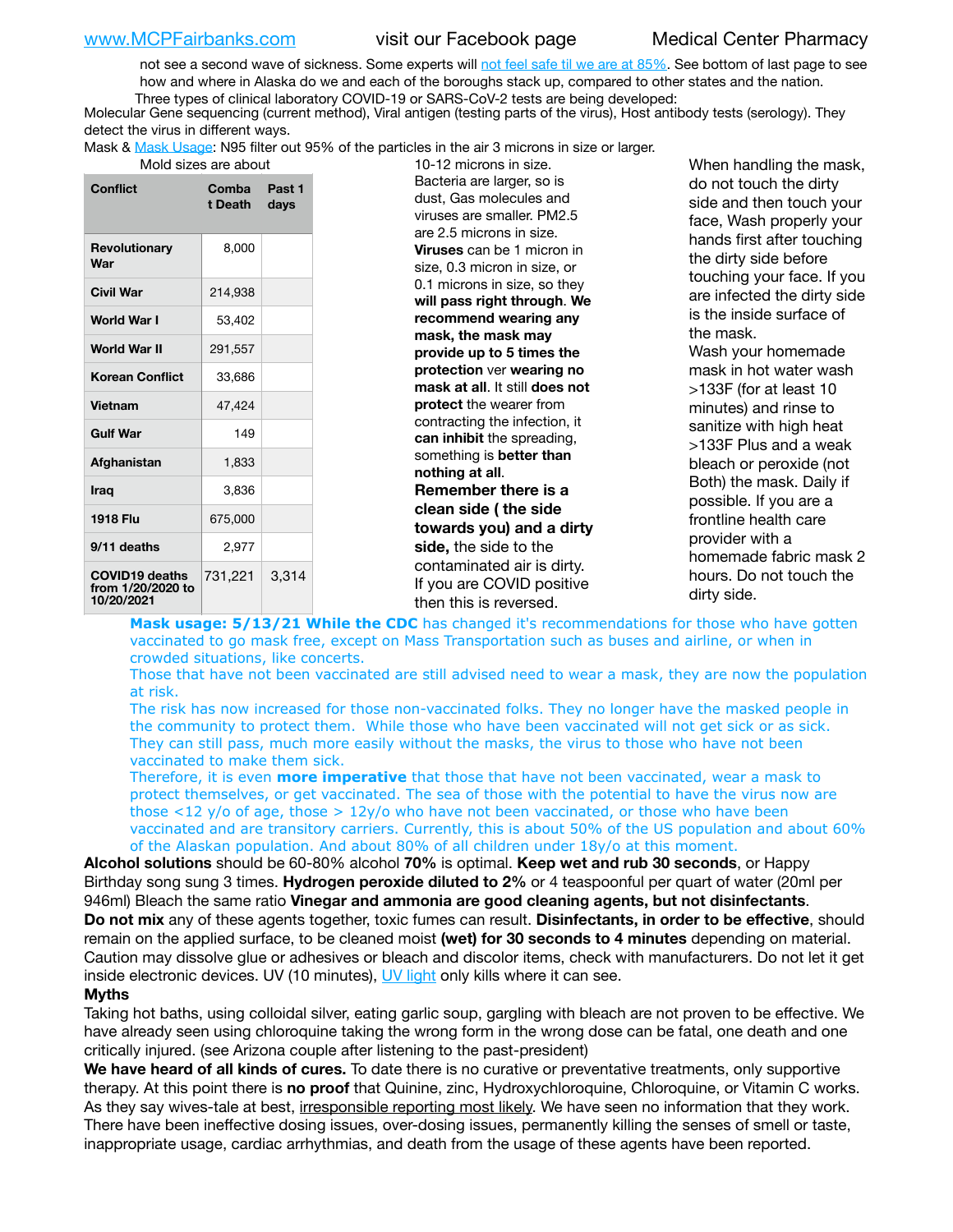## [www.MCPFairbanks.com](http://www.MCPFairbanks.com) visit our Facebook page Medical Center Pharmacy

The virus may die out with heat of summer, or cold weather, this is a myth, There are a couple of studies at show the virus can withstand 98F. We know the body tries to use up to 104F to potentiate our immune system, to kill viruses. Taking NSAID, Aspirin, Ach-Inhibitors, Arb's and you get the COVID-19 infection are not contraindicated and no clinical evidence that says you should stop any of these classes of medications. It would be misguided and ill advised if you did so, In other words, Unless your doctor makes changes, keep taking your medications unless told to do otherwise.

**Vaccine Myths and Fake information:** There are no microchips, tracking devices, fetus tissue, at all in the vaccines. Vaccines will not and can not change your DNA., It can not change the fertility of men or women. It seems to be safe to the fetus and pregnant women. You should continue to wear a mask til we get to Herd Immunity levels, but can remove masks if you are outdoors, but not at concerts where you are close together. You should still get vaccinated complete series) even if you got COVID. If you have some of the co-morbidities, it is important that you do get vaccinated, the side effects of the vaccine will be milder and survivable than getting COVID. When you have questions, ask a pharmacist or your doctor.

As of 12/21/20, DHSS was aware of 11 reports regarding possible allergic reactions from Alaska's hospitals to CDC: Bartlett Regional Hospital (8), Providence Alaska (2) and Fairbanks Memorial Hospital (1). Two were identified as anaphylaxis and one of those resulted in hospitalization for ongoing monitoring. In the other three cases, symptoms were mild and not considered anaphylaxis. the hospitalized patient has been discharged and is doing well. The CDC said there appears to be no obvious geographic clustering of these reactions, nor was a specific production lot involved. People who experience anaphylaxis after the first dose should not receive

a second dose, according to CDC recommendations. For being one of the first states in that nation to start vaccinating, those <16y/o, we have slowed down vaccinations to where we are now way behind. More people are getting sick more frequently. Soon we will have more deaths. Due to vaccination resistance, Alaska has pushed itself into near last place, in the nation, as to when we will reach "herd immunity". This is the date when we can safely remove our masks and other restrictions.

Check our website [www.MCPFairbanks.com](http://www.MCPFairbanks.com) for the 13 testing sites in the interior of Alaska.

Who is eligible now? All Alaskans >12 y/o, can receive the Pfizer vaccine and those >16 y/o can receive all of the other vaccines, all visitors can get vaccinated. Johnson and Johnson, has been reinstated, but I would caution not to give it to women 12-50 years old. For details about



eligibility, to find a provider visit [covidvax.alaska.gov.](https://lnks.gd/l/eyJhbGciOiJIUzI1NiJ9.eyJidWxsZXRpbl9saW5rX2lkIjoxMDYsInVyaSI6ImJwMjpjbGljayIsImJ1bGxldGluX2lkIjoiMjAyMTAxMjguMzQwODU3NjEiLCJ1cmwiOiJodHRwOi8vZGhzcy5hbGFza2EuZ292L2RwaC9FcGkvaWQvUGFnZXMvQ09WSUQtMTkvdmFjY2luZS5hc3B4In0.-Xwhl42jAWOMS7ewfS85uxwrwjohCso3Sb81DuDKtxU/s/500544915/br/93796640171-l) for vaccination sites or call 1-907-646-3322 for questions [covid19vaccine@alaska.gov](mailto:covid19vaccine@alaska.gov?subject=COVID19%20Vaccine%20questions) 9 am – 6:30 pm Monday - Friday and 9 am-4:30 pm Saturday and Sunday. You may be put on hold, but you will not need to leave a message for a return phone call if you call within business hours. Keep these tips in mind when scheduling. checkout our website [www.MCPFairbanks.com](http://www.MCPFairbanks.com) Please keep these tips in mind when scheduling. Be sure to keep and save your proof of vaccination cards as you may need it for travel purposes in the future.

Gao Fu, the director of the China Centers for Disease Control, admitted on 4/10/2021 that the country's vaccines don't exactly give Covid-19 a knockout blow. One study from Brazil found that the vaccine from the Chinese company Sinovac was 50.4% effective, compared to Pfizer's 97%. Fu said the government is looking for ways to boost effectiveness.

# Many Alaskans live with underlying health concerns

You can not change your age but you can affect change with other risk factors. Nov. 17, 2020 for more information check out [Alaska DHSS Insights](http://dhss.alaska.gov/dph/Epi/id/Pages/COVID-19/blog/20201117.aspx)

Epidemiologists within the Section of Chronic Disease Prevention and Health Promotion analyzed reports from about 8,500 randomly-selected Alaska adults who participated in the annual [Behavioral Risk Factor Surveillance System \(BRFSS\)](http://dhss.alaska.gov/dph/Chronic/Pages/brfss/default.aspx) telephone survey between 2016 and 2018. About 67% of Alaska adults  $-$  two out of three  $-$  have at least one of the following ongoing health concerns that have been shown to increase chances for serious illness from COVID-19:

- 46% of Alaska adults are current or former smokers
- 32% have obesity BMI >30.0
- 8% have type 1 or type 2 diabetes
- 6% have chronic obstructive pulmonary disease (COPD)
- 5% have heart disease or have had a heart attack
- 2% have chronic kidney disease

## **Older age and other health concerns can lead to COVID-19 complications**